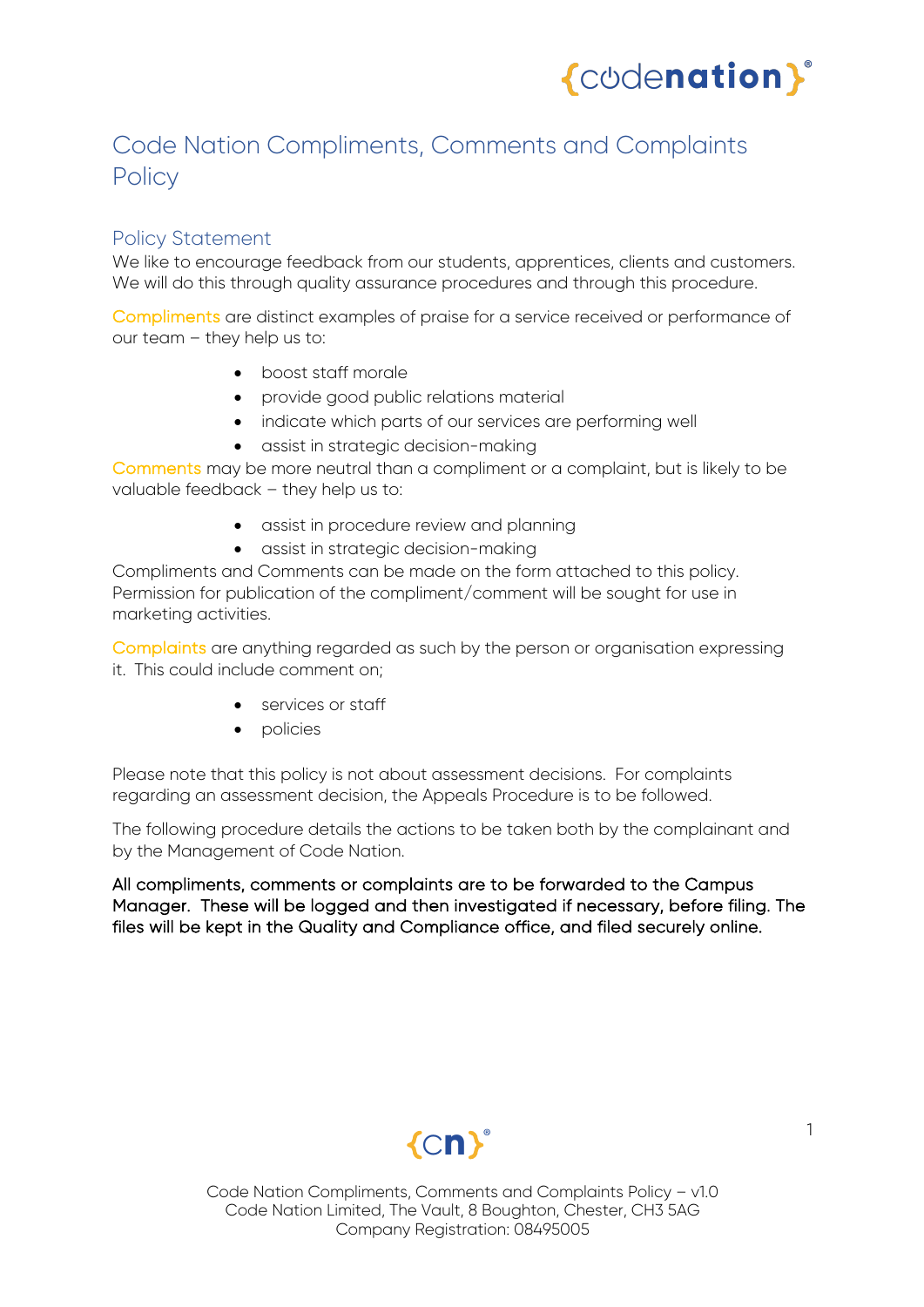

### Procedure Stage 1

The complainant is to request a complaint form from the head office or point of contact. Once the form is completed, the complainant is to return it, either by email or in the envelope provided to the head office.

On receipt of the complaint the Campus Manager will acknowledge receipt and carry out investigations into the complaint.

Once investigations have been made and an outcome derived a written response will be issued within 7 working days, by letter or email.

If this is not possible the Campus Manager will inform the complainant of any delay, in writing.

#### Stage 2

If after the Campus Manager has actioned a complaint, the complainant still feels that the complaint has not been given a satisfactory conclusion they may request a meeting with the Director of Talent to attempt to resolve the situation.

The Director of Talent will investigate the complaint and gather evidence and provide the complainant with a written record of the meeting and the outcome within 7 working days. If this is not possible the Director of Talent will inform the complainant of any delay.

#### Stage 3

If, following the above processes, the complainant still does not feel that the matter has been resolved effectively, they have the right to apply to higher authority such as awarding bodies and the ESFA in assistance to gain a satisfactory resolution.

#### ESFA complaints team – complaints.ESFA@education.gov.uk

Complaints Team Education and Skills Funding Agency Cheylesmore House Quinton Road Coventry CV1 2WT

| Update Date                 | <b>July 2020</b> |
|-----------------------------|------------------|
| <b>Review Date</b>          | <b>July 2021</b> |
| <b>Board Responsibility</b> | Dave Muir        |
| and Approval                |                  |

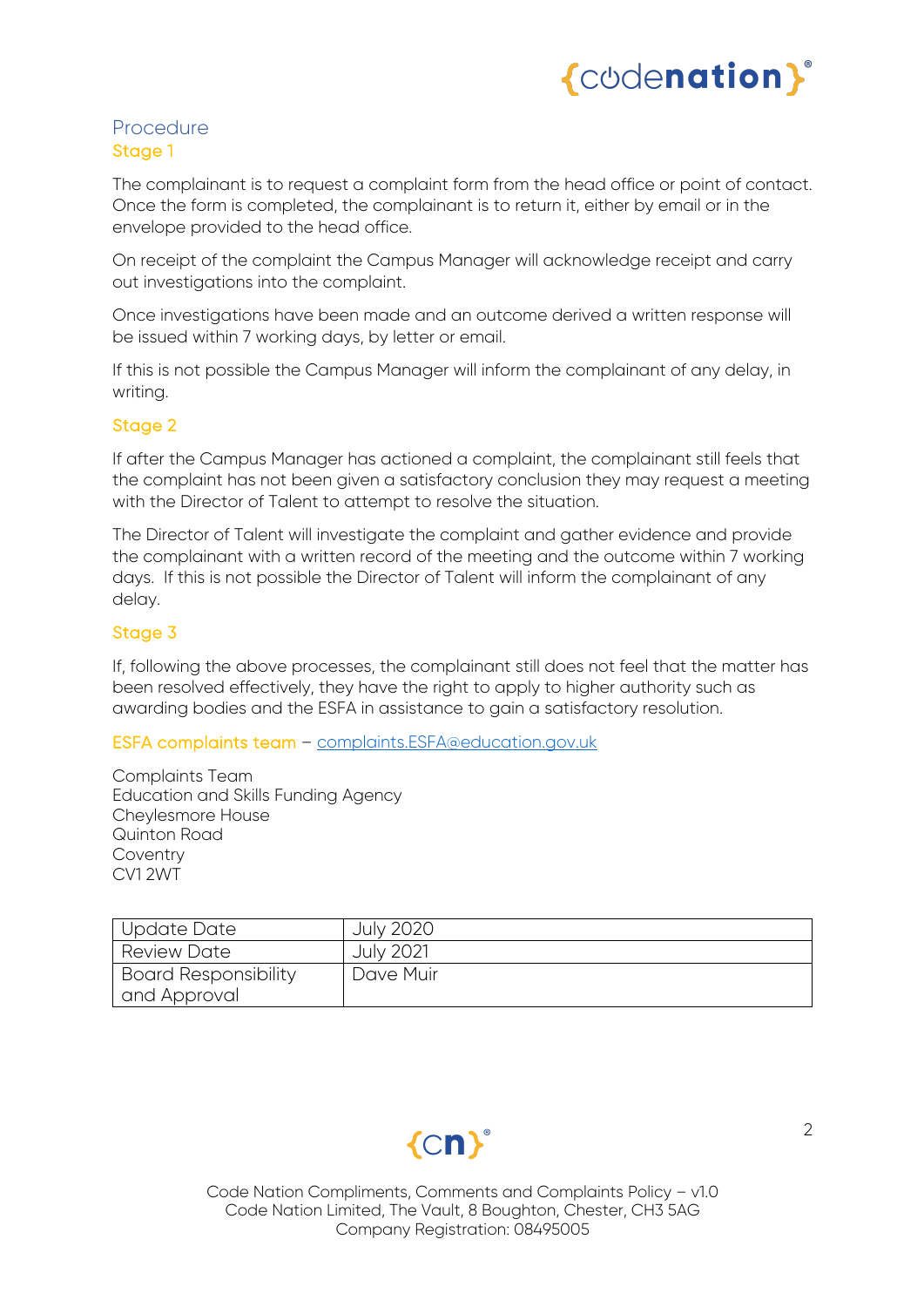

## Compliment, Comment, Complaints Form

Please complete the form and return to the Operations Director in the envelope provided or via email to kath.woods@wearecodenation.com

| Name                  |  |
|-----------------------|--|
| Company               |  |
| Address               |  |
|                       |  |
|                       |  |
| <b>Contact Number</b> |  |
| <b>Email Address</b>  |  |
|                       |  |

|  | This is a: (please circle) | <b>COMPLIMENT</b> | <b>COMMENT</b> | COMPLAINT |
|--|----------------------------|-------------------|----------------|-----------|
|--|----------------------------|-------------------|----------------|-----------|

| COMPLIMENT/COMMENT                                                        |                                                                                |
|---------------------------------------------------------------------------|--------------------------------------------------------------------------------|
|                                                                           |                                                                                |
|                                                                           | Please give full details of the compliment/comment - name of staff, programme, |
| incident, outcome.                                                        |                                                                                |
|                                                                           |                                                                                |
|                                                                           |                                                                                |
|                                                                           |                                                                                |
|                                                                           |                                                                                |
|                                                                           |                                                                                |
|                                                                           |                                                                                |
|                                                                           |                                                                                |
|                                                                           |                                                                                |
|                                                                           |                                                                                |
|                                                                           |                                                                                |
|                                                                           |                                                                                |
|                                                                           |                                                                                |
|                                                                           |                                                                                |
|                                                                           |                                                                                |
|                                                                           |                                                                                |
|                                                                           |                                                                                |
|                                                                           |                                                                                |
|                                                                           |                                                                                |
|                                                                           |                                                                                |
|                                                                           |                                                                                |
| If you do not give permission for this to be used in marketing purposes - |                                                                                |
| please tick here a                                                        |                                                                                |
|                                                                           |                                                                                |
| Signature                                                                 | Date                                                                           |
|                                                                           |                                                                                |

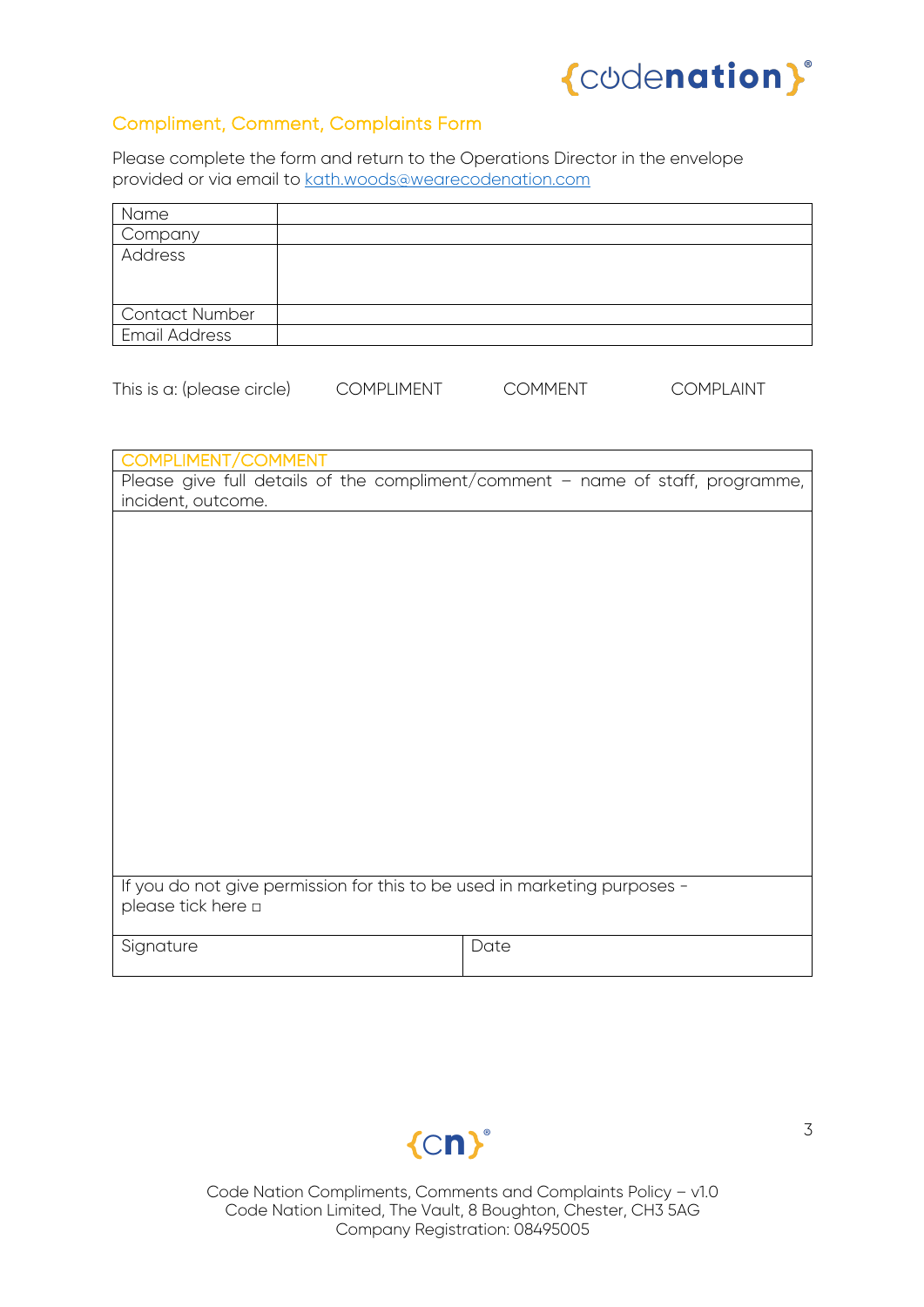

| names of witnesses, dates, times, supporting statements. |                               |  |
|----------------------------------------------------------|-------------------------------|--|
| Service                                                  | Provision                     |  |
| Staffing                                                 | <b>Equality and Diversity</b> |  |
| Other                                                    |                               |  |
|                                                          |                               |  |
|                                                          |                               |  |
| Issue                                                    |                               |  |
|                                                          |                               |  |
|                                                          |                               |  |
|                                                          |                               |  |
|                                                          |                               |  |
|                                                          |                               |  |
|                                                          |                               |  |
|                                                          |                               |  |
|                                                          |                               |  |
| Concern                                                  |                               |  |
|                                                          |                               |  |
|                                                          |                               |  |
|                                                          |                               |  |
|                                                          |                               |  |
|                                                          |                               |  |
|                                                          |                               |  |
|                                                          |                               |  |
|                                                          |                               |  |
|                                                          |                               |  |
|                                                          |                               |  |
|                                                          |                               |  |
|                                                          |                               |  |
|                                                          |                               |  |
|                                                          |                               |  |
|                                                          |                               |  |
|                                                          |                               |  |
|                                                          |                               |  |
|                                                          |                               |  |
|                                                          |                               |  |
|                                                          |                               |  |
|                                                          |                               |  |
| Date:                                                    | Time:                         |  |
|                                                          |                               |  |
|                                                          |                               |  |